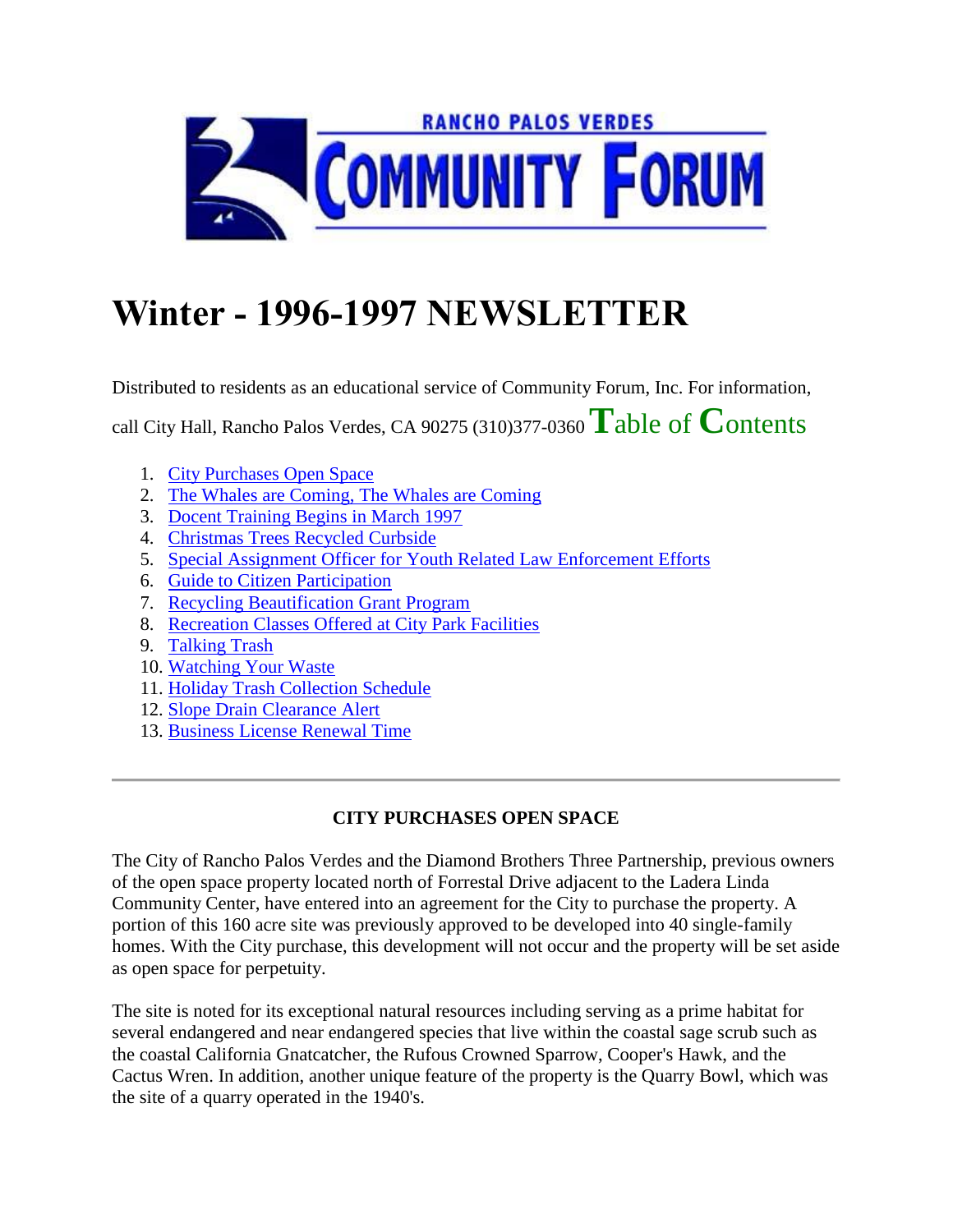The total acquisition cost of \$7,700,000 is being funded through three revenue sources: \$4,300,000 from the Los Angeles County Regional Park and Open Space District funds, \$3,000,000 from the California Wildlife Conservation Board, and \$400,000 from the State Coastal Conservancy. Therefore, no City General Funds are being used to purchase this viable open space. The City received assistance from the Palos Verdes Peninsula Land Conservancy and Assemblyman Steven T. Kuykendall in obtaining the funding from the state Wildlife Conservation Board and the Coastal Conservancy.

Make plans to visit and hike the beautiful site. It certainly is a community treasure that now can be enjoyed by all.

# **THE WHALES ARE COMING, THE WHALES ARE COMING**

With December and the holiday season nearly complete, its now time for the annual migration of the Pacific Grey Whale. Each year the whales trek from the waters of Alaska's Bering Sea to the warm lagoons of Baja California. The whales can be seen passing Point Vicente Interpretive Center beginning in early December and continuing until the end of April. While in the waters off Baja, the female Gray Whales breed, give birth to calves, and gorge on the ocean's bounty. The whales travel over 10,000 miles during their long round-trip journey and keep time with an internal biological clock.

Whale watchers generally see only south-bound whales in December and January, but by February there is usually heavy sightings in both directions. Even though sightings are rare in early December, trained whale census takers record daily tallies of whales and other marine mammals starting December 1st at the Point Vicente Interpretive Center located at the end of Hawthorne Blvd. adjacent to the Point Vicente Lighthouse.

Point Vicente Interpretive Center offers an excellent site for observing these magnificent mammals. The Center is open daily from 10:00 am to 5:00 pm. The Center's gift shop is open from 10:00 am to 4:30 pm and features unique gifts and holiday offerings, including many works by local artisans. Also, mark your calendars for the annual Whale of a Day to be held at the Center on Saturday, March 1, 1997. For additional information, please call (310) 377-5370.

## **DOCENT TRAINING BEGINS IN MARCH, 1997**

The 25th Point Vicente Interpretive Center Docent class and 10th Abalone Cove Docent class will begin weekly training sessions for new docents beginning in March, 1997. Class meetings consist of lectures, guest speakers, material review, and occasional Saturday field trips to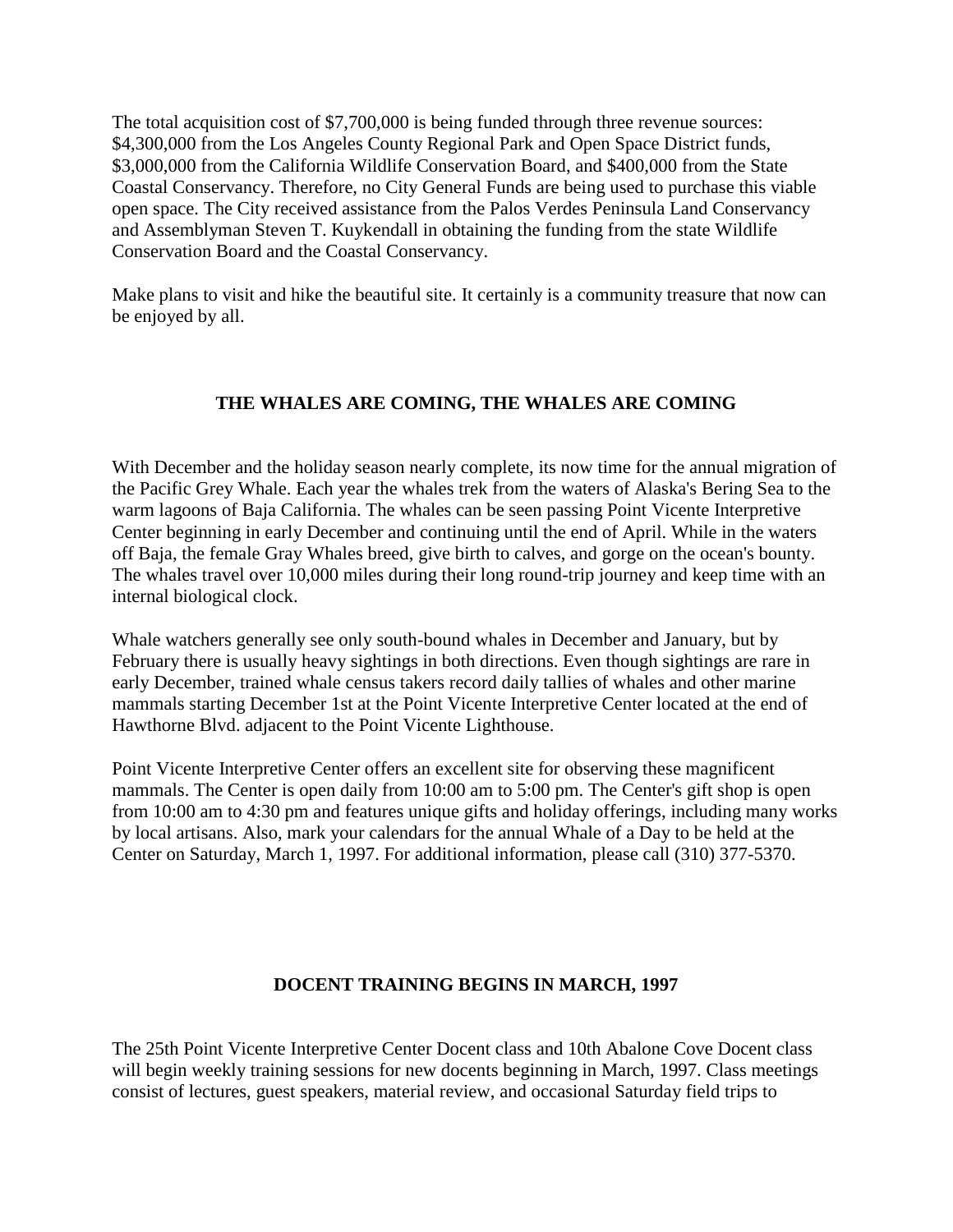museums and other points of interest. After completing the three month course, the new docents will join the Los Serenos de Point Vicente Docents in leading individuals and groups on tours of either the Point Vicente Interpretive Center, Abalone Cove, or the Ladera Linda area. For information on the docent program, please contact the Center at (310) 377-5370.

### **CHRISTMAS TREES RECYCLED CURBSIDE**

'Tis the season... for Christmas Tree Recycling. To recycle, place your Christmas tree at the curb on your regular trash day from December 26, 1995 through January 31, 1996 and the tree will be picked up and recycled. Please remove all decorations, including any tinsel or garland, before placing the tree at the curb. Your tree will be taken away to be ground up into mulch and chips and receyled When purchasing your tree please keep in mind that flocked trees cannot be recycled, and they will be disposed of in the landfill. For more recycling tips, please contact the Public Works Department at (310) 541-6500.

## **SPECIAL ASSIGNMENT OFFICER FOR YOUTH RELATED LAW ENFORCEMENT EFFORTS**

As a means of increasing youth related law enforcement efforts, Rancho Palos Verdes and the cities of Rolling Hills Estates and Rolling Hills agreed to jointly fund a Special Assignment Officer (SAO) through the Los Angeles County Sheriff Department to serve as liaison with the Palos Verdes Peninsula Unified School District and the Los Angeles Unified Schools in the Palos Verdes. Starting in early November, the SAO started working with school officials, city representatives and parents concerning such law enforcement issues as truancy, narcotics, assaults, and gang intelligence. The SAO will also patrol Peninsula Center during peak hours to handle any problems related to student activity. When school is not in session, this officer will perform other special duties such as patrol city parks and attend Neighborhood Watch block meetings.

The estimated annual cost for the SAO is \$88,000 with funding coming from several sources: \$25,000 from a Federal grant applied for by Rancho Palos Verdes and \$21,000 from the Peninsula Center in Rolling Hills Estates. Additional funding comes from savings realized as a result of a reorganization of a special Sheriff's program subscribed to by the three cities, and from a recently enacted law, Assembly Bill 3229, which funded the Citizen's Option for Public Safety (COPS). That program was part of the state's budget package and provides funding to local agencies to establish new public safety program addressing community orientated policing.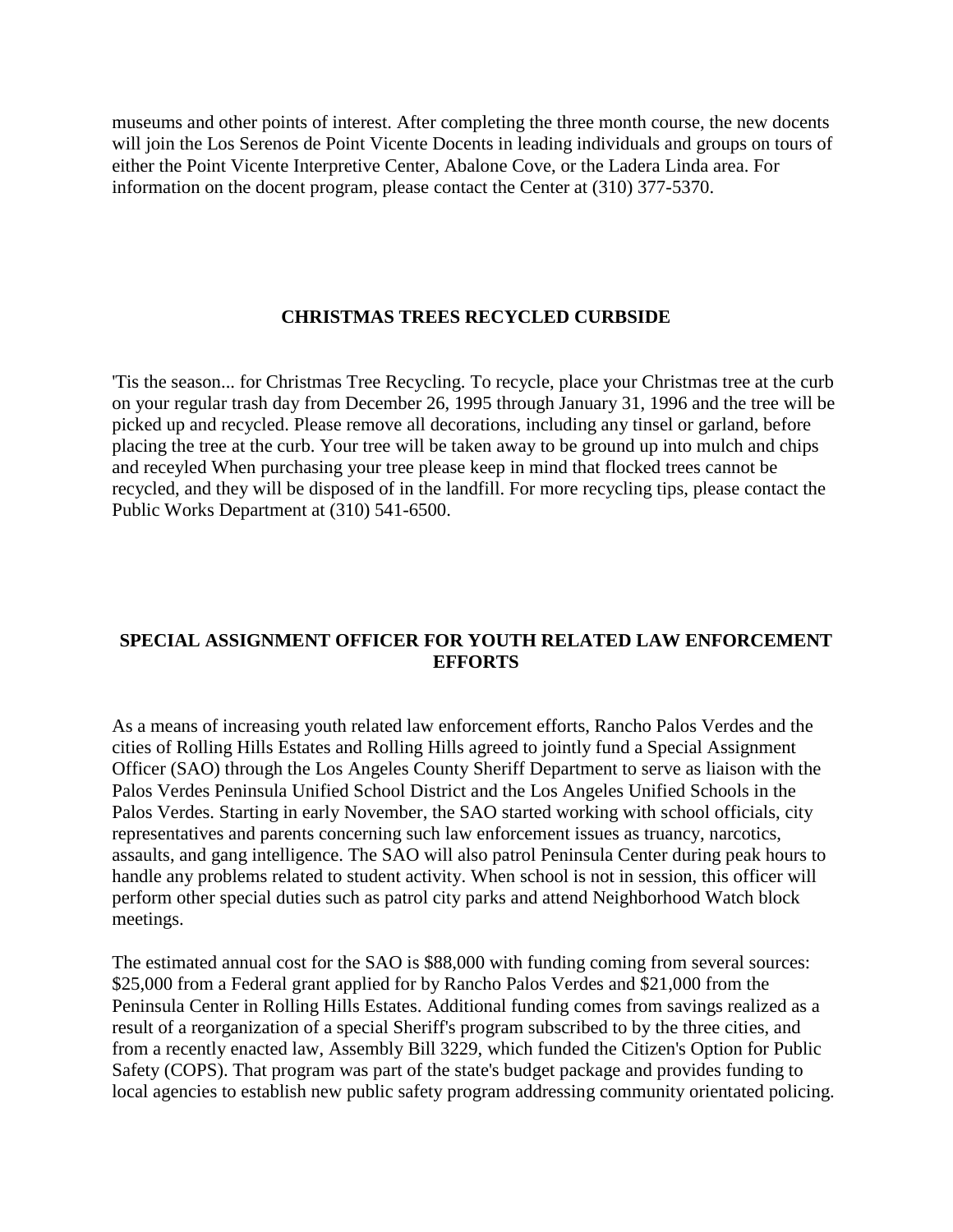# **GUIDE TO CITIZEN PARTICIPATION**

## Government Structure

The City of Rancho Palos Verdes was incorporated as a general law city on September 7, 1973 at which time the City Council-City Manager system of government was adopted. Under the general law system, the five-member City Council provides policy direction and a professional manager is appointed by the City Council to administer the government.

### Elections

City elections are held in November of odd-numbered years; members of the City Council are elected at large to a four year term of office. The position of mayor is rotated on an annual basis amongst the members of council.

### City Council Meetings

Council meetings are conducted on the first and third Tuesday of the month and start at 7:00 p.m. Any meeting which falls on an election day or on an official City holiday is carried over to the next day.

#### Council Agenda

The City Council Agenda is available to the public on the Friday morning preceding the Council meeting. This document provides the Council and the public with comprehensive information on the topics for consideration, discussion and action by the City Council. Copies of the agenda can be obtained in the lobby at City Hall, 30940 Hawthorne Boulevard; or, residents can review it on the City's Web Internet page at www.palosverdes.com. In addition, the public can receive copies of the agenda by supplying the City Clerk's Office with self-addressed stamped envelopes. The agenda document is published by the City Clerk's Office and is organized into five major categories: the Consent Calendar contains routine items enacted by one motion unless a request has been received from the public, Council or staff to discuss a particular item; the Public Hearing section is devoted to scheduled and published hearings; Regular Business can be composed of a myriad of items from planning matters to the City's financial status; Oral City Council Reports is for councilmembers who wish or need to report on Council assignments; and, Public Comments which is devoted to comments from the public on items not listed on the published agenda.

## Actions of the City Council

The City Council has several ways of taking action on an item on the agenda including the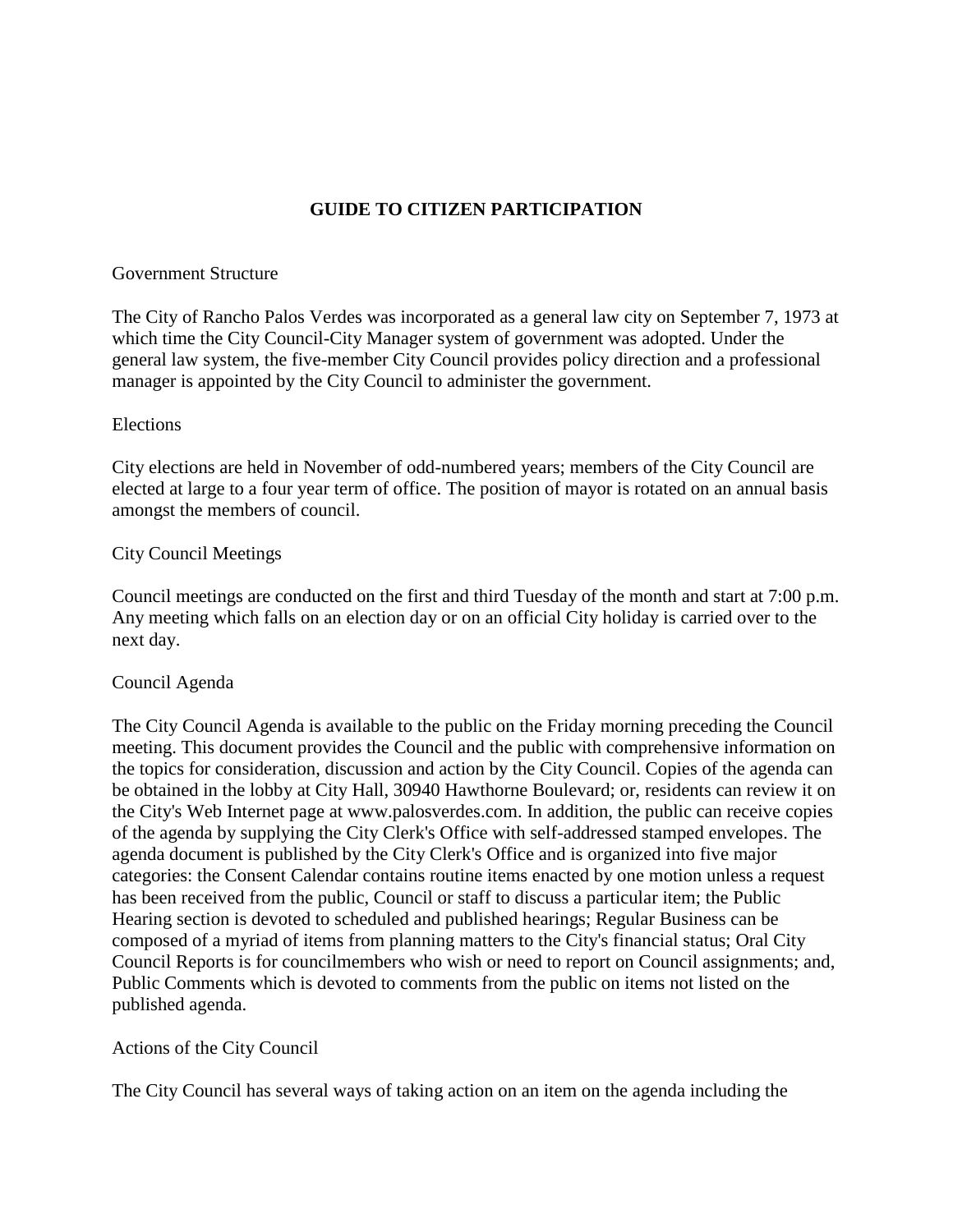adoption of an ordinance, resolution or by a motion. Ordinances are the laws of the City and are the most binding form of action taken by the City Council. They are "introduced" at one City Council meeting where they receive substantive deliberation and review by both the Council and the public. At a subsequent meeting only the title of the ordinance is read and the ordinance is then adopted. Thirty days later, the ordinance becomes effective. It is then "codified" and becomes part of the City's Municipal Code. Resolutions usually establish Council policy or direct certain administrative action. A resolution only requires one reading and may be changed by a subsequent resolution. Motions indicate majority approval for a procedural or administrative action.

## Citizen Participation

Any person may speak on any item under discussion by the City Council. People wishing to speak before the City Council should fill out a "Request to Speak" form and submit it to the City Clerk. Speakers are requested to limit their remarks to three minutes.

City Council meetings are broadcasted live over Cable Channel 3 and re-broadcast the following Friday at 7:00 p.m.

## **Recycling Beautification Grant Program**

The City's neighborhood Recycling Beautification Grant Program recently began a new funding cycle in which the City Council approved thirty-two beautification grants that were submitted by homeowner associations and neighborhood group throughout the City. These grants are funded with the proceeds received from the City's single-family and multi-family recycling program. Since 1989, when the curbside recycling program began, the City Council has made these funds available in the form of grants for activities that beautify areas generally visible from public rights-of way.

Among the projects included in the current cycle are upgrading the entrance to the Rockinghorse Road Homeowner Association, located off Palos Verdes Drive East, with lighting; repairing the historic tower at the Palos Verdes Monaco Homeowners Association entrance located at Hawthorne Boulevard and Rhone Drive; and installing decorative entrance signs on Verde Ridge Road and Hawthorne Boulevard and Locklenna and Hawthorne Boulevard for the Pacific View Homeowners Association.

The previous grant cycle, completed in July 1996, included several homeowners associations restoring entrance signs, adding irrigation and plant material to their entrances, or upgrading existing landscape and irrigation to improve the aesthetics of their community.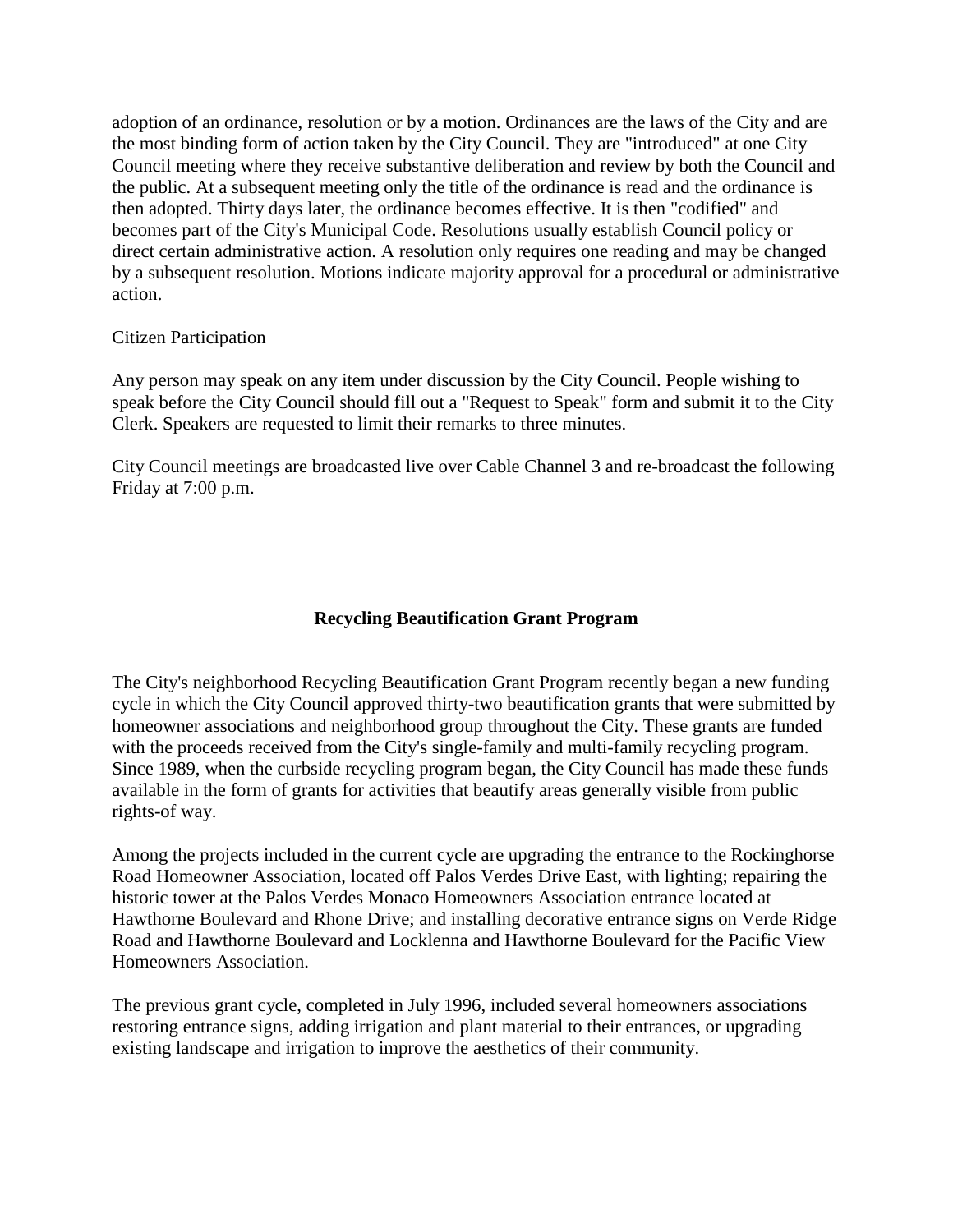The La Cresta Homeowners Association, located off Hawthorne Boulevard at Vallon Drive, was able to complete part of their new stucco entrance wall and signage with funds from last year's cycle, and will complete the remainder of their project with funds from the current cycle. This project is a benefit to the entire community as it greatly improves the aesthetics along Hawthorne Boulevard. The Mesa Palos Verdes Homeowners Association, located at Whitley Collins Drive and Crest Road, used their recycling beautification grant funds to restore their Palos Verdes Stone entry wall and to add a blue tile and brass entrance sign welcoming visitors and residents to their community.

The Recycling Grant fund program is available to all Homeowners Associations and neighborhood groups that wish to improve their community. The goal of these projects is to aesthetically beautify the City and encourage recycling. The more the community recycles, the more grant funds are available! For more information about upcoming grant cycles, please contact the Public Works Department at (310) 541-6500.

## **RECREATION CLASSES OFFERED AT CITY PARK FACILITIES**

Privatized recreation classes for the 1997 Winter Session will be held at various park sites in Rancho Palos Verdes. If you are interested in registering for these programs, you may pick up registration information at Hesse Park, or call the individual instructors. A list of current instructors, with their names, phone numbers and type of classes offered, is listed below.

| Vi Ballard             | $(310)$ 377-4525 | Mommy and Me (Birth - toddling)             |
|------------------------|------------------|---------------------------------------------|
| Ann Bosma              | $(310)$ 375-2064 | Aerobic Dancing: Lite Impact (Adult)        |
| Magda<br>Cianciara     | $(213)$ 466-9370 | Yoga Classes (Teens/Adults)                 |
| <b>Herb Clarkson</b>   | $(310)$ 377-6342 | Amateur Radio Class (Teen/Adult)            |
| <b>Stan Corzine</b>    | $(310)$ 318-2690 | Tai Chi Chuan (Teen/Adult)                  |
| Jacquelyn<br>Fernandez | $(310)$ 377-2965 | Adventures in Exercise for Women<br>(Adult) |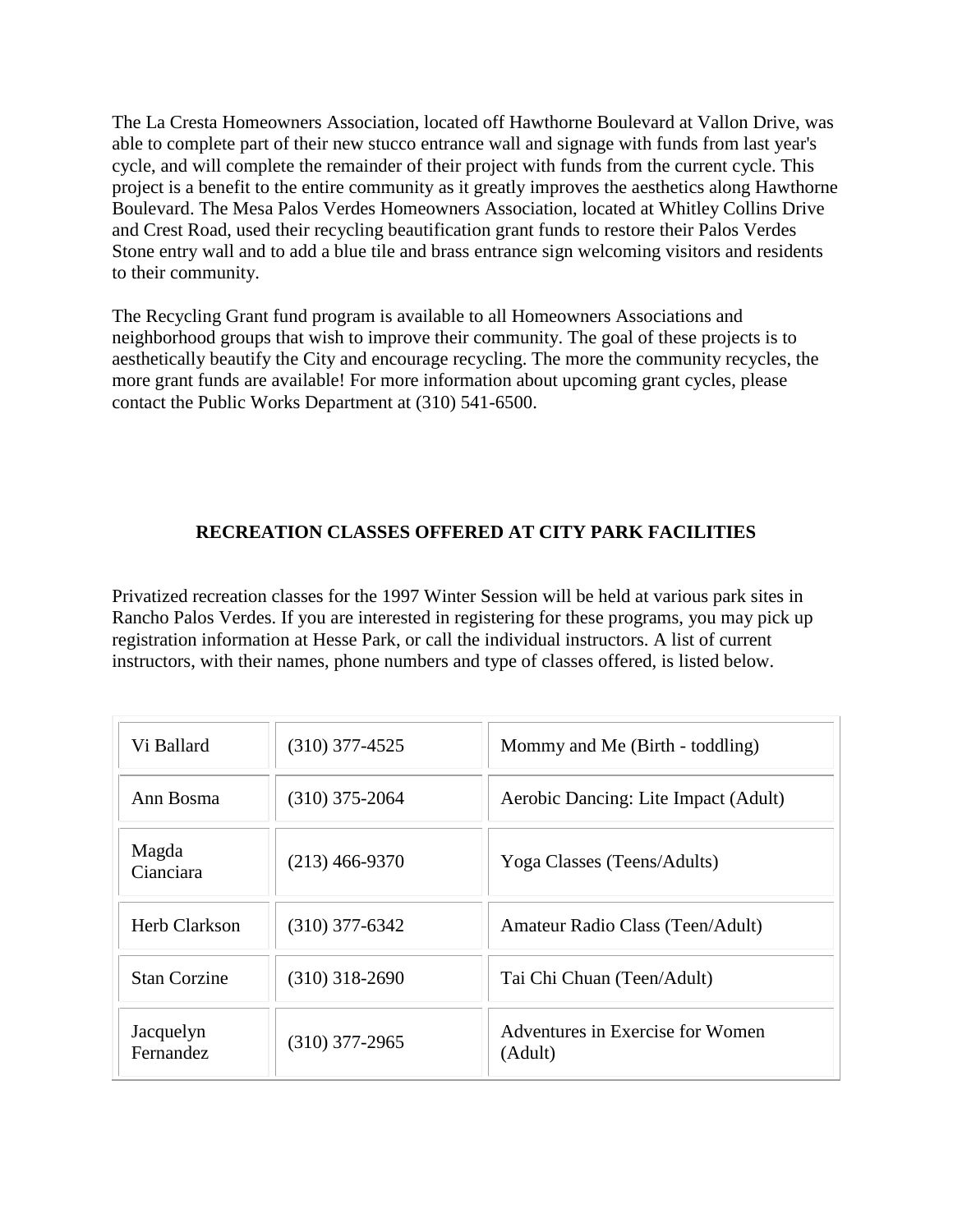| Larry Johnson      | $(310)$ 372-5224                         | Tennis - Beg/Int/Adv (Youth, Teen,<br>Adult)<br>Pee Wee Tennis (4-7 years)                                                                  |
|--------------------|------------------------------------------|---------------------------------------------------------------------------------------------------------------------------------------------|
| Julda Joon         | $(310)$ 377-7826                         | English As A Second Language - Beg/Int<br>(Adult)                                                                                           |
| Jeanne Murphy      | $(310)$ 377-8507                         | Ladies Exercise (Adult)                                                                                                                     |
| Sachiye Nakano     | $(310) 544 - 1624$                       | Awareness Through Movement -<br>Feldenkrais Method (Adult)                                                                                  |
| <b>Barry Sacks</b> | $(310)$ 519-4622 or<br>$(310)514 - 2030$ | Mommy $&$ Me (18 - 30 months)<br>Wee Tots $(2 \frac{1}{2} - 4 \text{ years})$<br>Winter Ourdoor Adventures-Holiday<br>Programs (5-10 years) |

If you are interested in teaching classes at one of the City's park sites, please contact the Facility Coordinator at Hesse Park at 541-8114.

# **TALKING TRASH**

The City of Rancho Palos Verdes will be conducting a series of community meetings to present ideas and seek public input into the City's refuse collection and recycling programs. The current franchise agreement with the City's two refuse and recycling haulers expires June 30, 1996. As such, the City is in the initial stages of negotiating new franchise agreements with both haulers.

In reviewing the possible changes to the refuse franchise agreements, the City must consider the current state mandate requiring cities to divert at least 50% of the waste generated in the community by 2000. In addition, public input through a series of community meetings and surveys will provide viable input in determining the most appropriate programs the refuse haulers shall provide to Rancho Palos Verdes' residents.

The first community meeting was conducted at Hesse Park on December 4, 1996. City staff, representatives from R. W. Beck (consulting firm specializing in waste collection), Waste Management of Los Angeles, and Ivy Rubbish Disposal discussed the following topics:

- A Summary of Current Refuse Collection and Recycling Programs;
- State Requirements for Meeting the 50 Percent Waste Diversion Mandate;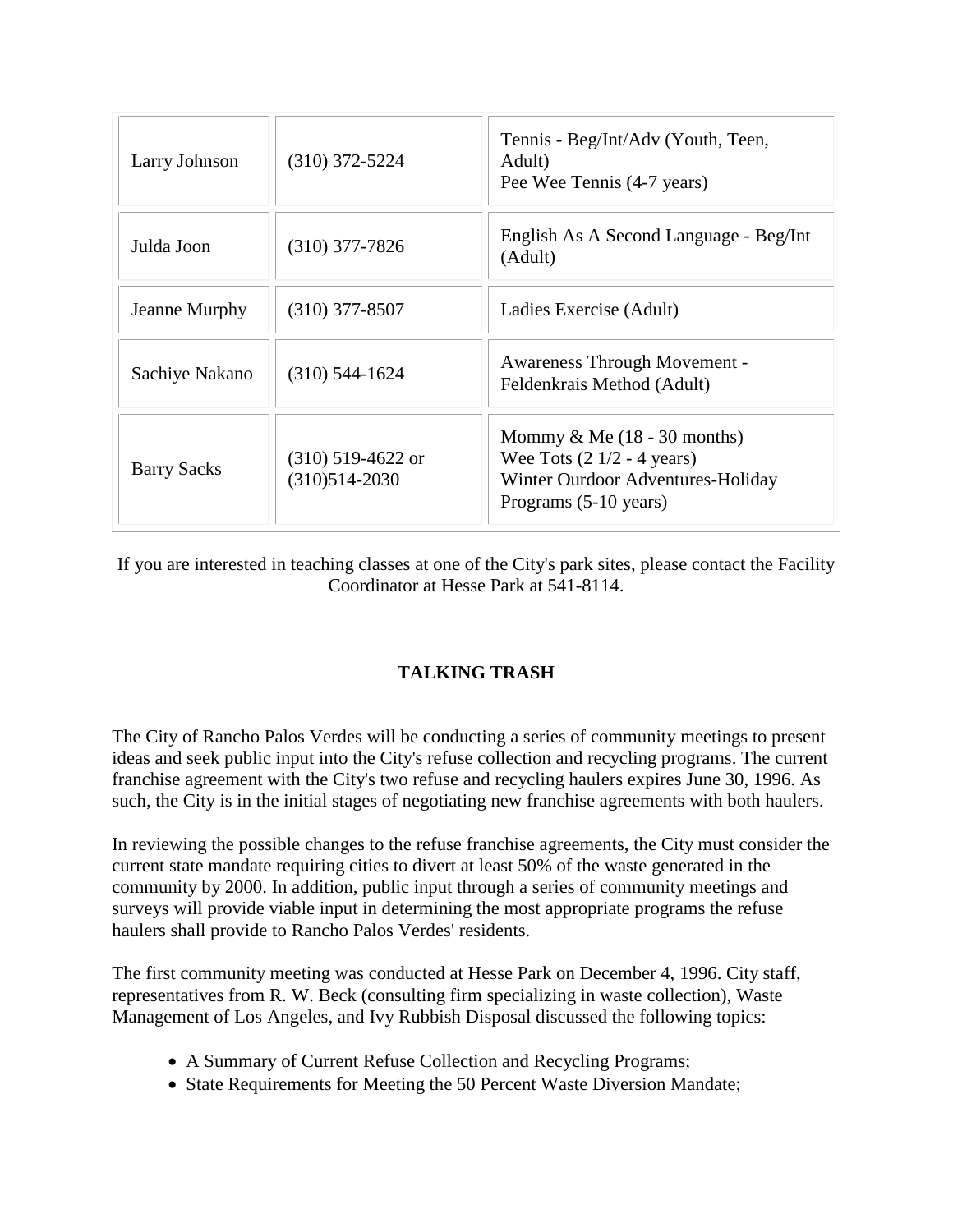- Refuse Collection and Recycling Program Options and Estimated Costs for Meeting the 50 Percent Waste Diversion Mandate; and,
- The Next Steps in Defining Program Options.

A second community meeting will be held at Hesse Park on Thursday, January 9, 1997, from 7:00 p.m. to 9:00 p.m. This second community meeting will focus on refining program options as discussed during the December meeting, and on obtaining additional public input. It is anticipated that the results of the second community meeting, including an overview of program options and recommendations, will be presented to City Council at its January 21, 1997 Council meeting.

It is anticipated that additional community meetings will be conducted to discuss the proposed programs presented by the waste haulers and to seek additional public input prior to concluding the negotiations.

If you have questions regarding refuse collection and recycling programs, please contact the Public Works Department at (310) 541-6500.

# **WATCHING YOUR WASTE**

A goal of the City's Code Enforcement program is to help maintain the aesthetics and quality of life in the community and to ensure those who live, work or visit Rancho Palos Verdes can experience a sense of pride and well being. While the goals sound simple, your partnership is needed to make them a reality. Occasionally, as a means of informing residents of some of the Municipal Codes that are enforced by the code enforcement program, newsletter articles such as this are used to address a specific property maintenance issue. For example:

*Did you know it's illegal to burn solid waste for disposal purposes?* Rancho Palos Verdes Municipal Code Section 8.20.280 states that no person shall burn their solid waste for disposal purposes. This would include burning leaves in the backyard or burning trash in the fireplace as a means of disposal. The reason for such a code is to protect the public safety and health of the residents.

*Did you know there is a law regulating the placement of refuse containers?* Section 8.20.250 of the Municipal Code states that no residential household shall place any solid waste or solid waste container at the curb prior to 8:00 a.m. of the day preceding the scheduled collection or leave any such container at the curb after 8:00 p.m. on the day of collection (or more than two hours after actual collection, whichever is later). In addition, the Code also states that, while not at the curb, trash containers shall be stored out of public view, such as behind a side yard fence or in the garage.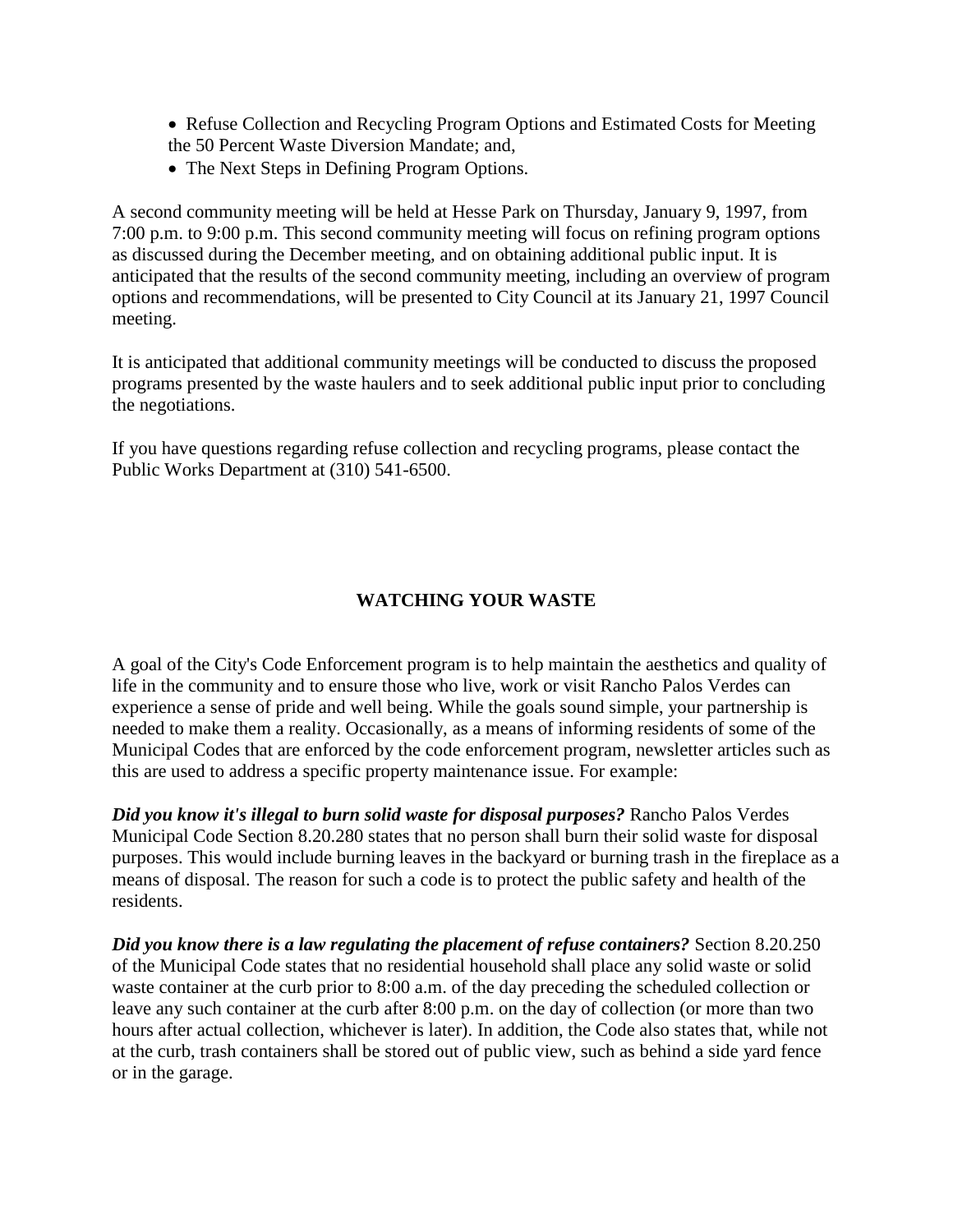In comparison with other types of violations, the City receives a high percentage of complaints regarding improper placement of refuse containers. For more information regarding the City's Municipal Code, please contact the City's Code Enforcement Officers at 377-6008.

## **HOLIDAY TRASH COLLECTION SCHEDULE**

Waste Management

December: Christmas Week\*:

No change for trash regularly picked-up on 12-23 and 12-24. Trash regularly picked-up on Wed. 12-25 will be picked up on Thurs. 12-26 Trash regularly picked-up on Thurs. 12-26 will be picked up on Fri. 12-27 Trash regularly picked-up on Fri. 12-27 will be picked up on Sat. 12-28

January: New Year's Day Week\*:

No change for trash regularly picked-up on 12-30 and 12-31. Trash regularly picked-up on Wed. 1-1 will be picked up on Thurs. 1-2 Trash regularly picked-up on Thurs. 1-2 will be picked up on Fri. 1-3 Trash regularly picked-up on Friday 1-3 will be picked up on Sat. 1-4

February: No changes

March: No changes

#### Ivy Rubbish Disposal

Trash picked-up on Wed. 12-25, will be picked up on Sat. 12-28 Recycling picked-up on Wed. 12-25, will be picked up on Thurs. 12-27 Trash will be picked-up on Wed 1-1, but Recycling picked-up on Wed. 1-1, will be picked up on Thurs. 1-2

#### **SLOPE DRAIN CLEARANCE ALART**

With the rainy season upon us, its time for residents to inspect and clear their hillside slope drains. Most of the homes located on or adjacent to hillsides were developed with drainage systems designed to carry potentially harmful water away from a property and to protect hillsides. Maintaining these slope drainage systems so they are free of debris, material and